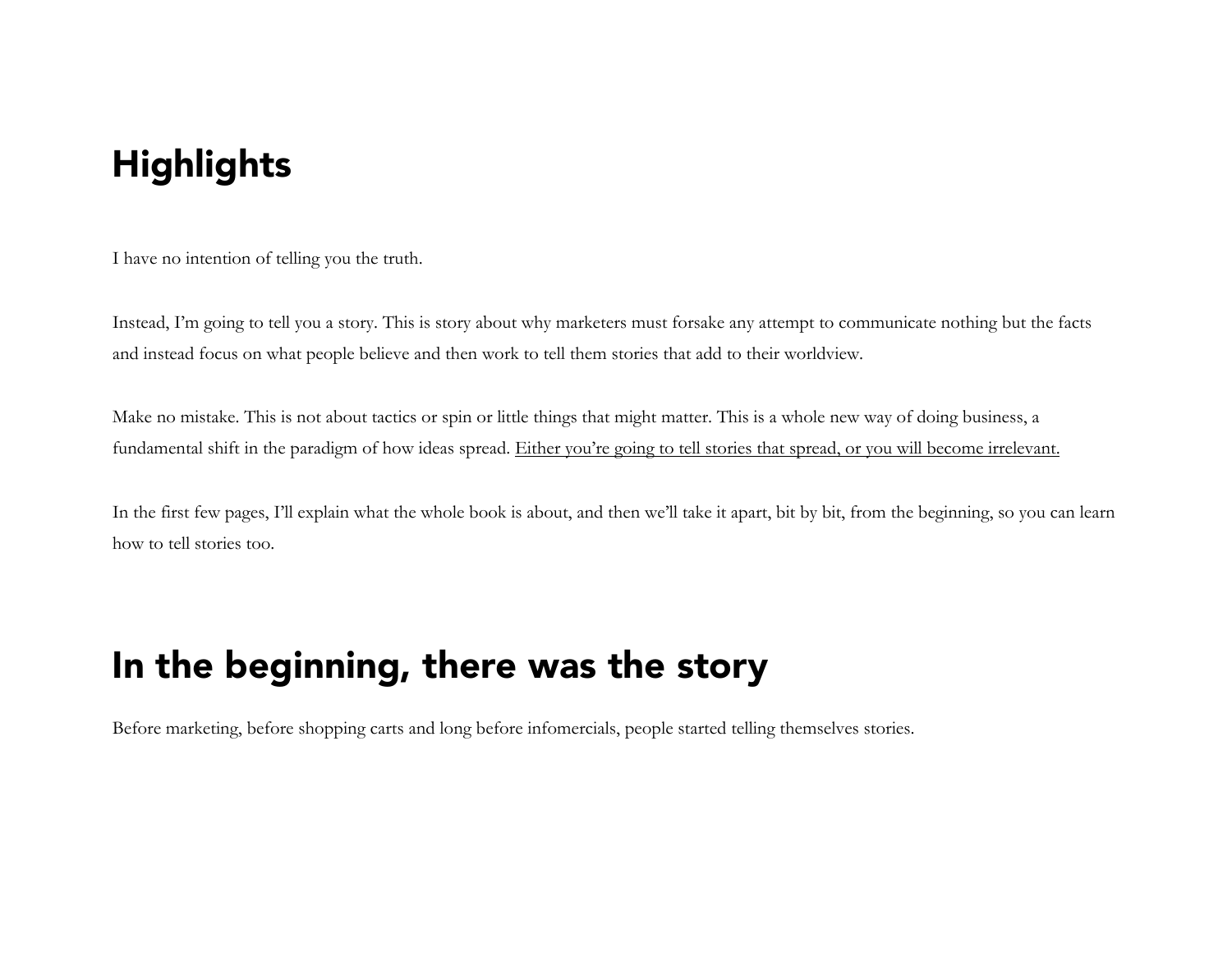We noticed things. We noticed that the sun rose every morning, and we invented a story about Helios and his chariot. People got sick and we made up stories about humors and bloodletting and we sent them to the barber to get well.

Stories make it easier to understand the world. Stories are the only way we know to spread an idea.

Marketers didn't invent storytelling. They just perfected it.

## You're a liar

So am I.

We're all liars. We tell ourselves stories because we're superstitious. Stories are shortcuts we use because we're too overwhelmed by data to discover all the details. The stories we tell ourselves are lies that make it far easier to live in a very complicated world. We tell stories about products, services, products, friends, job-seekers, the New York Yankees and sometimes even the weather.

We tell ourselves stories that can't possibly be true, but believing those stories allows us to function. We know we're not telling ourselves the truth, but it works, so we embrace it.

We tell stories to our spouses, our friends, our bosses, our employees and our customers. Most of all, we tell stories to ourselves.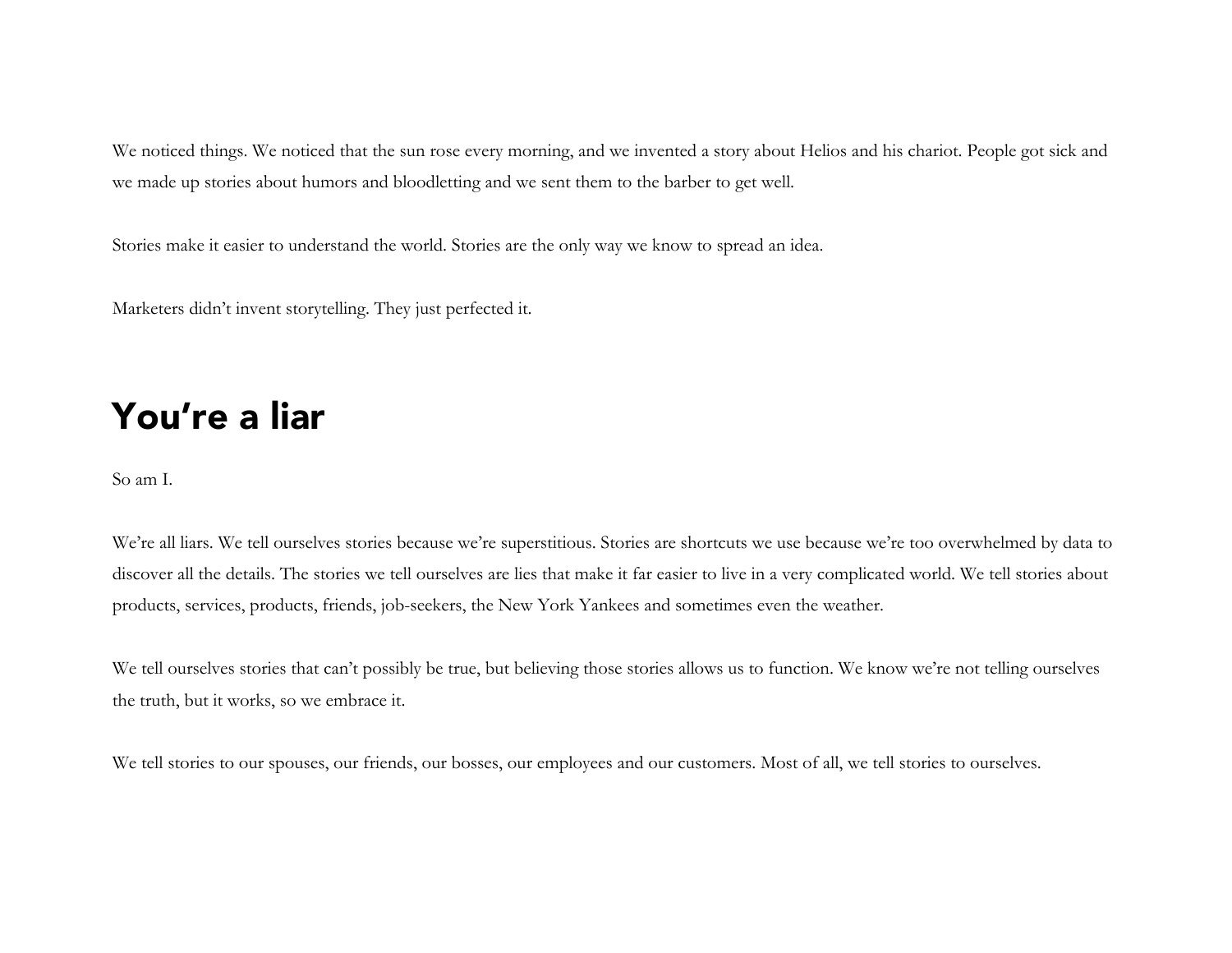Marketers tell us stories, too. And we believe them. Some marketers do it well, others are pretty bad at it. Sometimes the stories help us get more done, enjoy life more and even live longer. Other times, the stories have significant side effects and we pay the price.

It's not that marketers are bad people. In fact, some of my best friends are marketers. The reason all successful marketers tell stories is that consumers insist on it. We're used to telling stories to ourselves and telling stories to each other, and it's just natural to buy stuff from someone who's telling us a story. We can't handle the truth.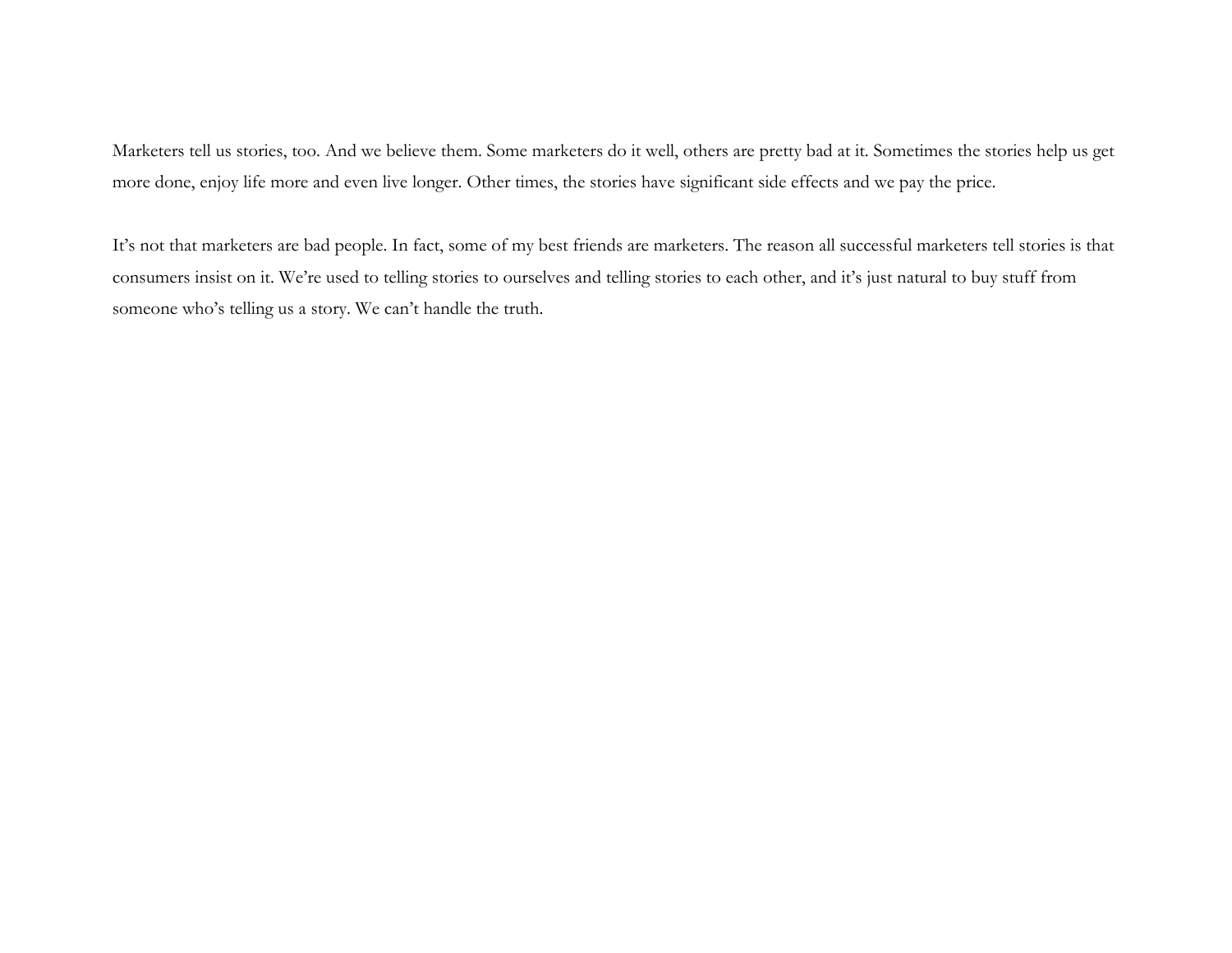## Georg Riedel is a liar

Georg is a tenth generation glass blower, an artisan pursuing an age-old craft. I'm told he's a very nice guy. And he's a liar. He's very good at telling stories.

His company makes wine glasses (and scotch glasses, whiskey glasses, espresso glasses and even water glasses.) He and his staff fervently believe that there is a perfect (and different) shape for every beverage.

According to Riedel's website: "The delivery of a wine's 'message,' its bouquet and taste, depends on the form of the glass. It is the responsibility of a glass to convey the wine's messages in the best manner to the human senses."

Here's what they have to say about their model 400/15 glass, one of the more than 50 models they sell:

Austria saw the dawn of a new era of winemaking in the 1980s. The best crus of Riesling from the sunniest sites were harvested extremely late, yielding grape musts with high sugar levels, concentrated fruit and typical Riesling acidity levels. When fermented to dryness the resulting wine has an alcoholic strength of 13-14%, with 2-4 grams of residual sugar. Fresh acidity and high levels of mineral components can produce an intense wine with wonderful peach aromas. The wine also ages exceptionally well, with its colour changing slightly to give the typical hue of an aged Riesling.

In search of the shape that would best match this new style, Stuart Pigott, a British wine journalist specialising in Riesling, put together a tasting of the finest 1990 vintages from Germany, France and Austria. Riedel sent a selection of glasses for evaluation, suspecting – correctly – that their Chianti Classico (Item  $#400/15$ ) glass might prove ideal.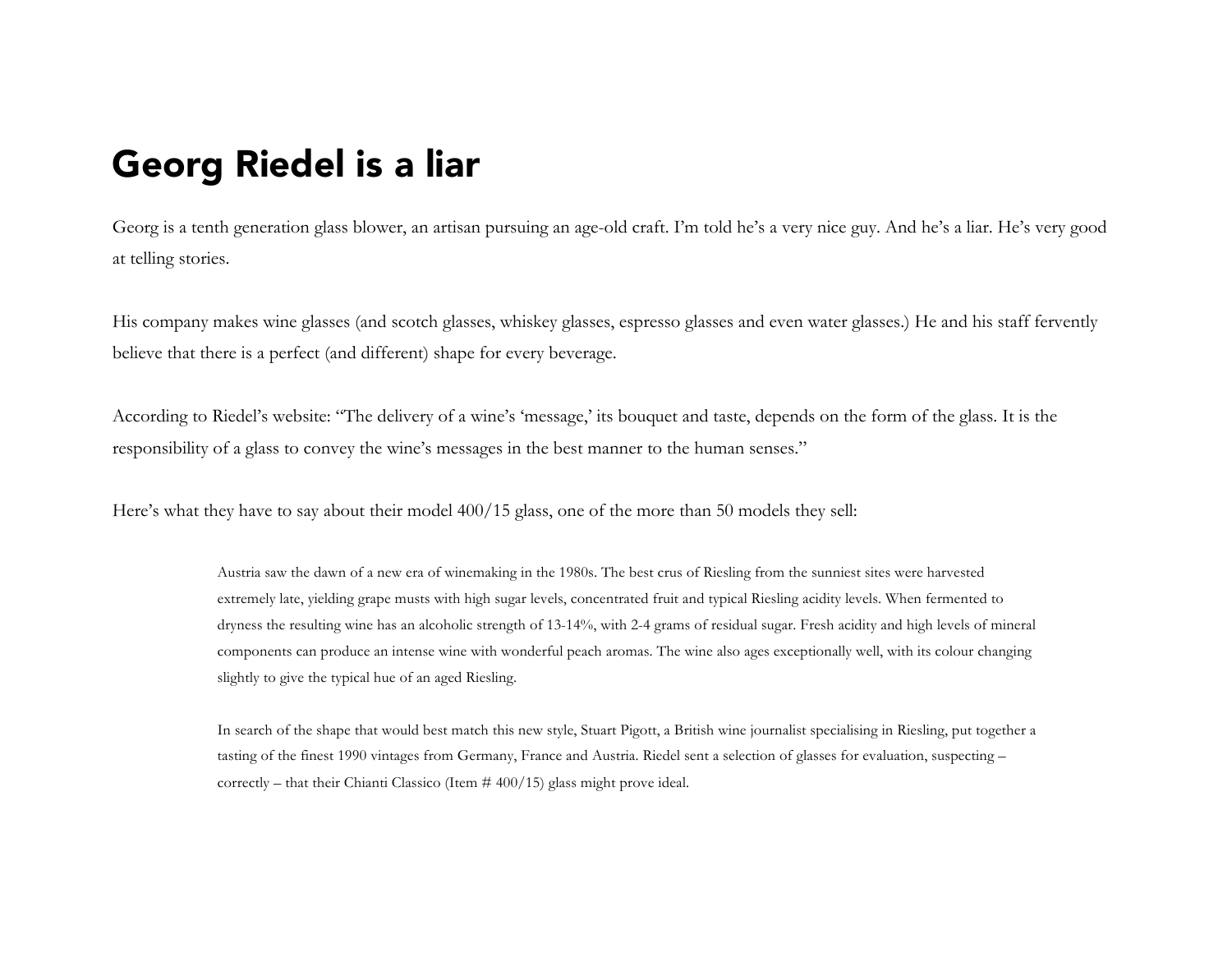Thomas Matthews, the executive editor of *Wine Spectator* magazine, said, "Everybody who ventures into a Riedel tasting starts as a skeptic. I did."

The skepticism doesn't last long. Robert Parker, Jr., the king of wine reviewers, said, "The finest glasses for both technical and hedonistic purposes are those made by Riedel. The effect of these glasses on fine wine is profound. I cannot emphasize enough what a difference they make." Parker and Matthews and hundreds of other wine luminaries are now believers (and as a result, they are Riedel's best word-ofmouth marketers). Millions of wine drinkers around the world have been persuaded that a \$200 bottle of wine (or a bottle of Two-Buck Chuck) tastes better when served in the proper Riedel glass.

Tests done in Europe and the United States have shown that wine experts have no trouble discovering just how much better wine tastes in the correct glass. Presented with the same wine in both an ordinary kitchen glass and the proper Riedel glass, they rarely fail to find that the expensive glass delivers a far better experience.

This is a breakthrough. A \$5 or a \$20 or a \$500 bottle of wine can be radically improved by using a relatively inexpensive (and reusable!) wine glass.

And yet, when the *proper* scientific tests are done—blind tests that eliminate any chance that the subject would know the shape of the glass—there is absolutely no detectible difference between glasses. A \$1 glass and a \$20 glass deliver *precisely* the same impact on the wine: None.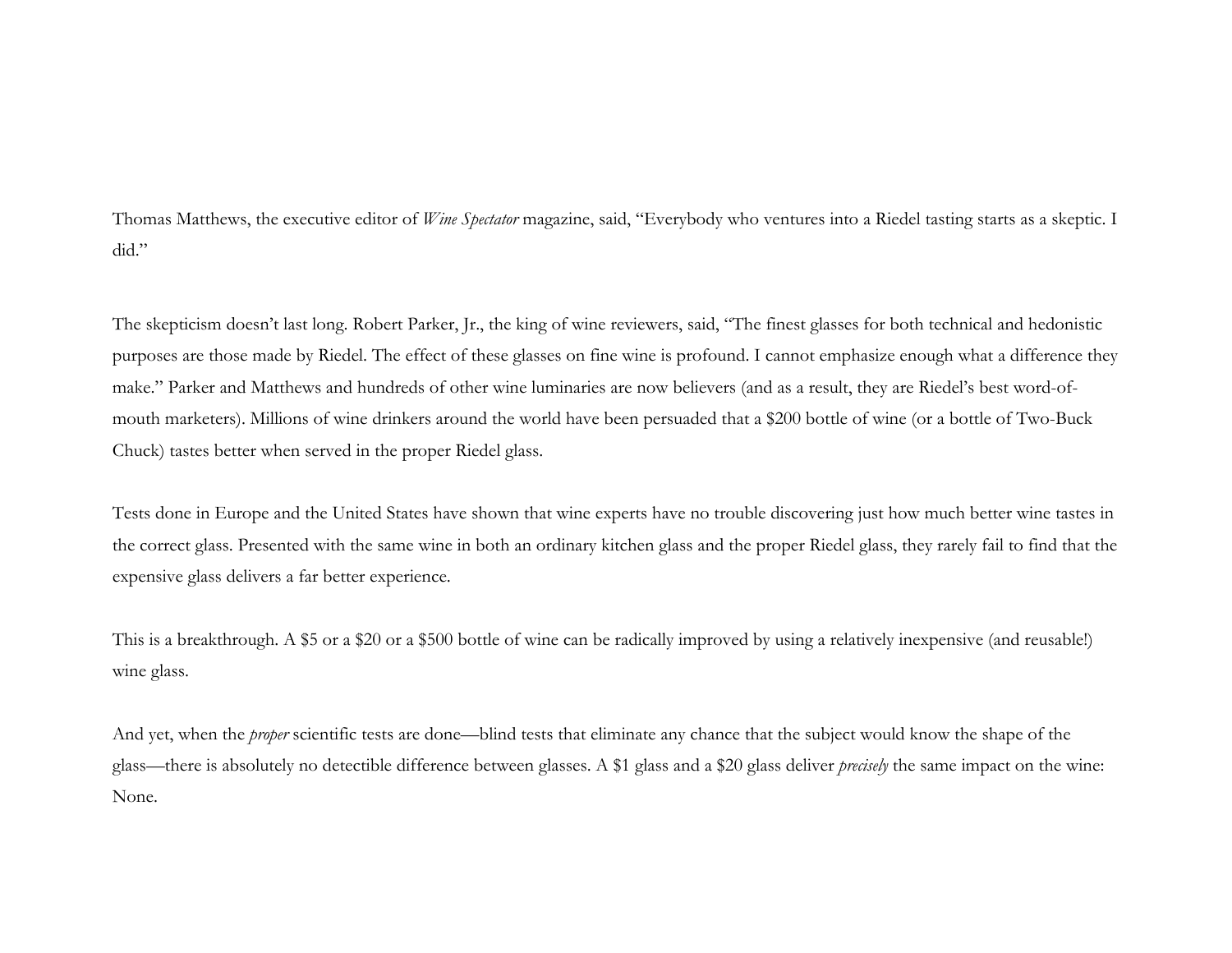So what's going on? Why do wine experts insist that the wine tastes better in a Riedel glass at the same time that scientists can easily prove it doesn't? The flaw in the experiment, as outlined by Daniel Zwerdling in *Gourmet* magazine, is that the reason that the wine tastes better is that people believe it should. This makes sense, of course. Taste is subjective. If you think something you're drinking tastes better, then it does.

Riedel sells millions of dollars worth of glasses every year. They sell glasses to intelligent, well-off wine lovers, who then proceed to enjoy their wine more than they did before.

Marketing, apparently, makes wine taste better.

Marketing, in the form of an expensive glass and the story that goes with it, has more impact on the taste of wine than oak casks or fancy corks or the rain in June. George Riedel makes your wine taste better by telling you a story.

#### Some of My Best Friends are Liars

Angela Kapp is a world-class storyteller. She spent a few decades at Estee Lauder, selling hope in a bottle. Angela understands that the stuff she marketed from Clinique and Origins wasn't demonstrably better than cosmetics that might sell for a quarter the price at Kmart.

The best part of Angela's story is that she believes it. Every morning Angela applies 32 different lotions, creams and emollients, all in a successful effort to give herself confidence and to turn her charisma up a notch or two.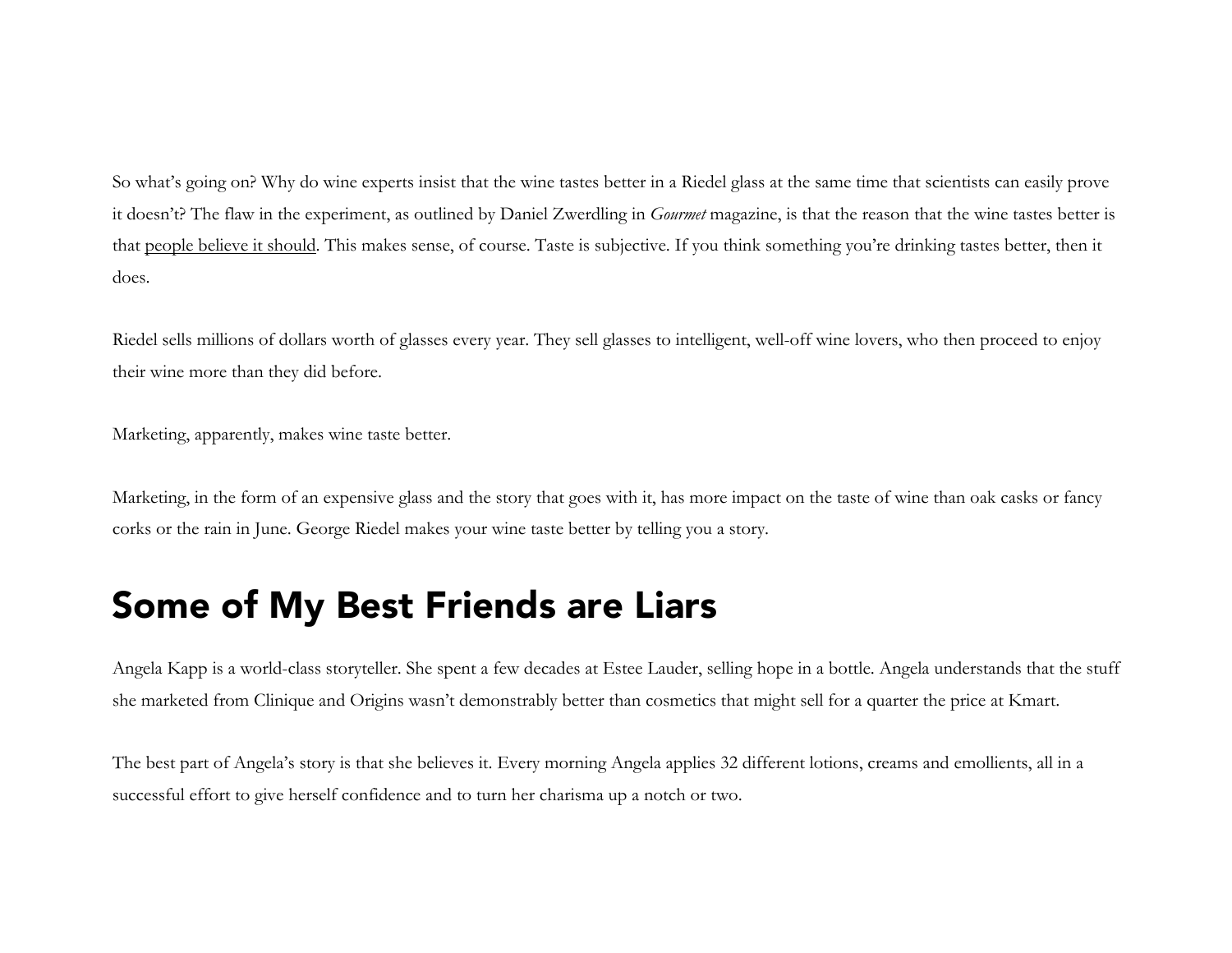Arthur Riolo is a storyteller as well. Arthur sells real estate in my little town north of New York City. He sells a lot of real estate—more than all his competitors combined. That's because Arthur doesn't sell anything.

Anyone can tell you the specs of a house or talk to you about the taxes. Arthur does something very different. He takes you and your spouse for a drive. You drive up and down the hills as he points out house after house (houses that aren't for sale). He'll tell you who lives there and what they do and how they found the house and what their kids are up to and how much they paid. He'll tell you a story about the different issues in town, the long simmering rivalries between neighborhoods and the evolution and imminent demise of the Mother's Club. Then, and only then, will Arthur show you a house.

It might be because of Arthur's antique pickup truck or the fact that everyone in town knows him or the obvious pleasure he gets from the community, but sooner or later, you'll buy a house from Arthur. And not because it's a good house. Because it's a good story.

Bonnie Siegler and Emily Obermann told stories too. They are graphic designers in the toughest market in the world—New York City. And they claim their success is accidental. Bonnie and Emily ran Number 17, a firm with clients like NBC, Sex and the City and the Mercer Hotel.

Everything about their firm, their site, their people, their office and their personalities tells a story. It's the same story. It's a story about two very funny and charismatic women who do iconoclastic work that's not for everyone. Their website is exactly one page long and some people think it has a typo on it. Their office is hidden behind a non-descript door in a non-descript building on an oddball corner of New York, but once the door opens visitors are overwhelmed by fun, nostalgia, quirkiness and raw energy.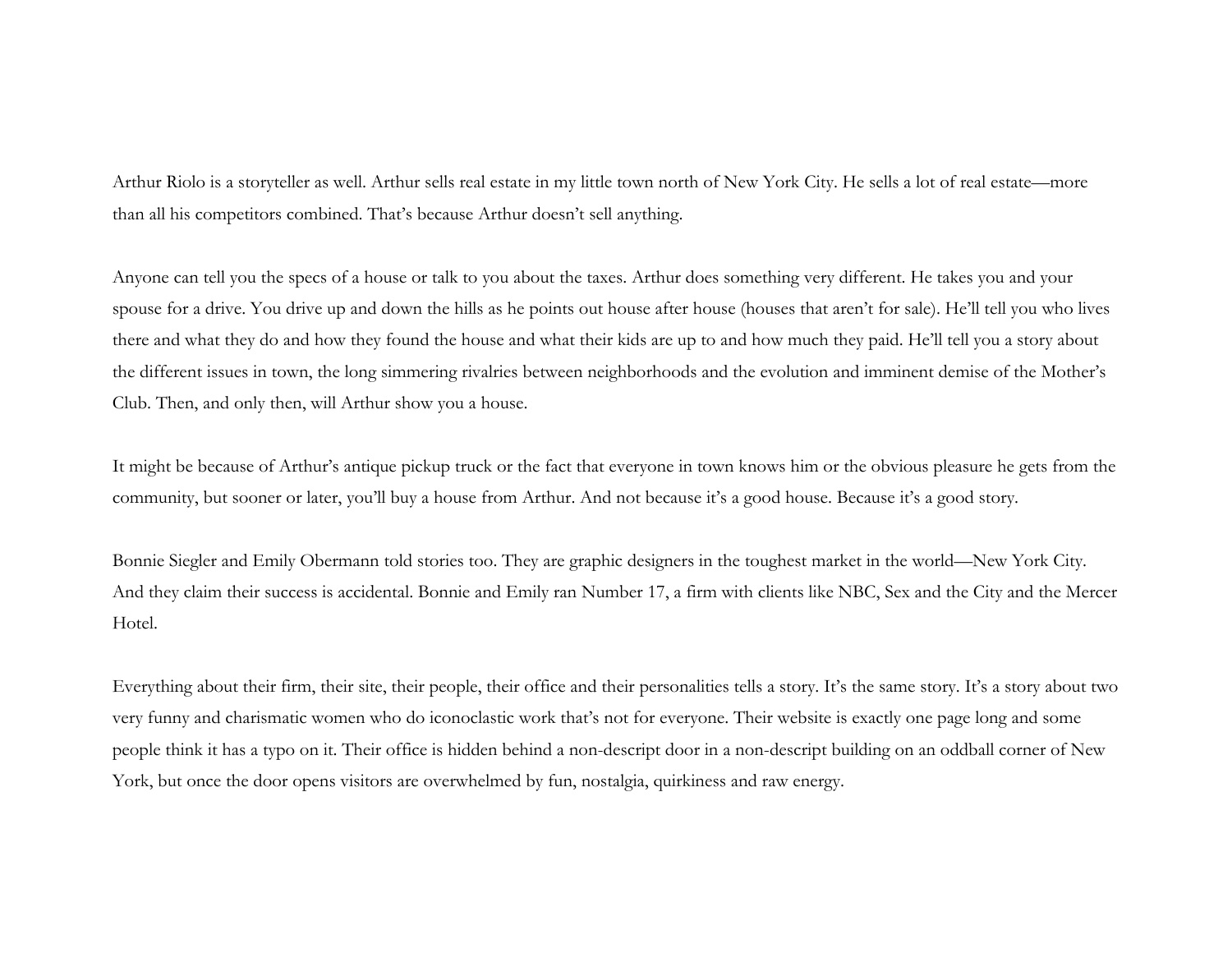Nobody buys design from Number 17. They buy the way the process makes them feel.

So, what do real estate, cosmetics, graphic design and wine glasses have in common? Not a lot. Not price point or frequency of purchase or advertising channels or even consumer sales. The only thing they have in common is that no one buys facts. They buy a lie.

### …The Whole Story and Nothing But the Story

Does it really matter that the \$80,000 Porsche Cayenne and the \$36,000 VW Touareg are virtually the same vehicle, made in the same factory? Or that your new laptop is not measurably faster in actual use than the one that it replaced? Why do consumers pay extra for eggs marketed as being antibiotic free—when *all* egg-laying chickens are raised without antibiotics, even the kind of chickens that lay cheap eggs?

The details are irrelevant. It doesn't matter one bit whether something is actually better or faster or more efficient. What matters is what the consumer believes.

A long time ago, there was money to be made in selling people a commodity. Making your product or service better and cheaper was a sure path to growth and profitability. Today, of course, the rules are different. Plenty of people can make something cheaper than you can, and offering a product or service that is measurably better for the same money is a hard edge to sustain.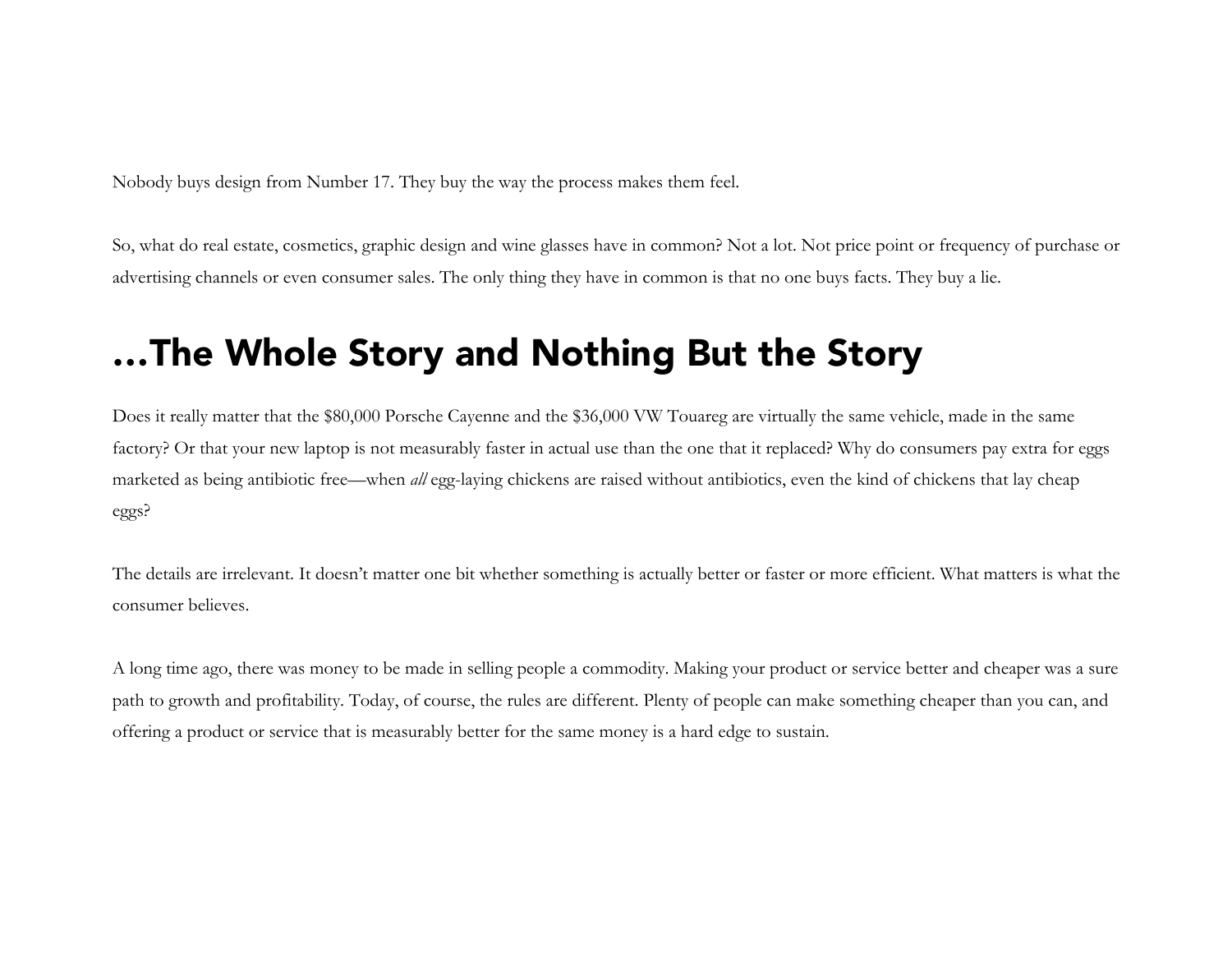Marketers profit because consumers buy what they want, not what they need. Needs are practical and objective, wants are irrational and subjective. And no matter what you sell—and whether you sell it to businesses or consumers—the path to profitable growth is in satisfying wants, not needs.

## Can Pumas Really Change Your Life?

In *All Marketers are Liars*, I will explain why people lie to themselves and how necessary they are to deal with the deluge of information consumers face every day. Just as critical to the importance of stories is the fact that stories (not ideas, not features, not benefits) are what spread from person to person.

People believe stories because they are compelling. We lie to ourselves about what we're about to buy. Consumers covet things that they believe will save them time or make them prettier or richer. And consumers know their own hot buttons better than any marketer can. So the consumer tells herself a story, an involved tale that explains how this new purchase will surely answer her deepest needs.

An hour ago, I watched a story transform the face of Stephanie, a physical therapist who should know better. Stephanie was about to buy a pair of limited edition sneakers from Puma. \$125 for the pair, about what she earns, after tax, after a long day of work.

Was Stephanie thinking about support or sole material or the durability of the uppers? Of course not. She was imagining how she'd feel when she put them on. She was visualizing her dramatically improved life once other people saw how cool she was. She was embracing the idea that she was a grown up, a professional who could buy a ridiculous pair of sneakers if she wanted to. In other words, she was busy lying to herself, telling herself a story.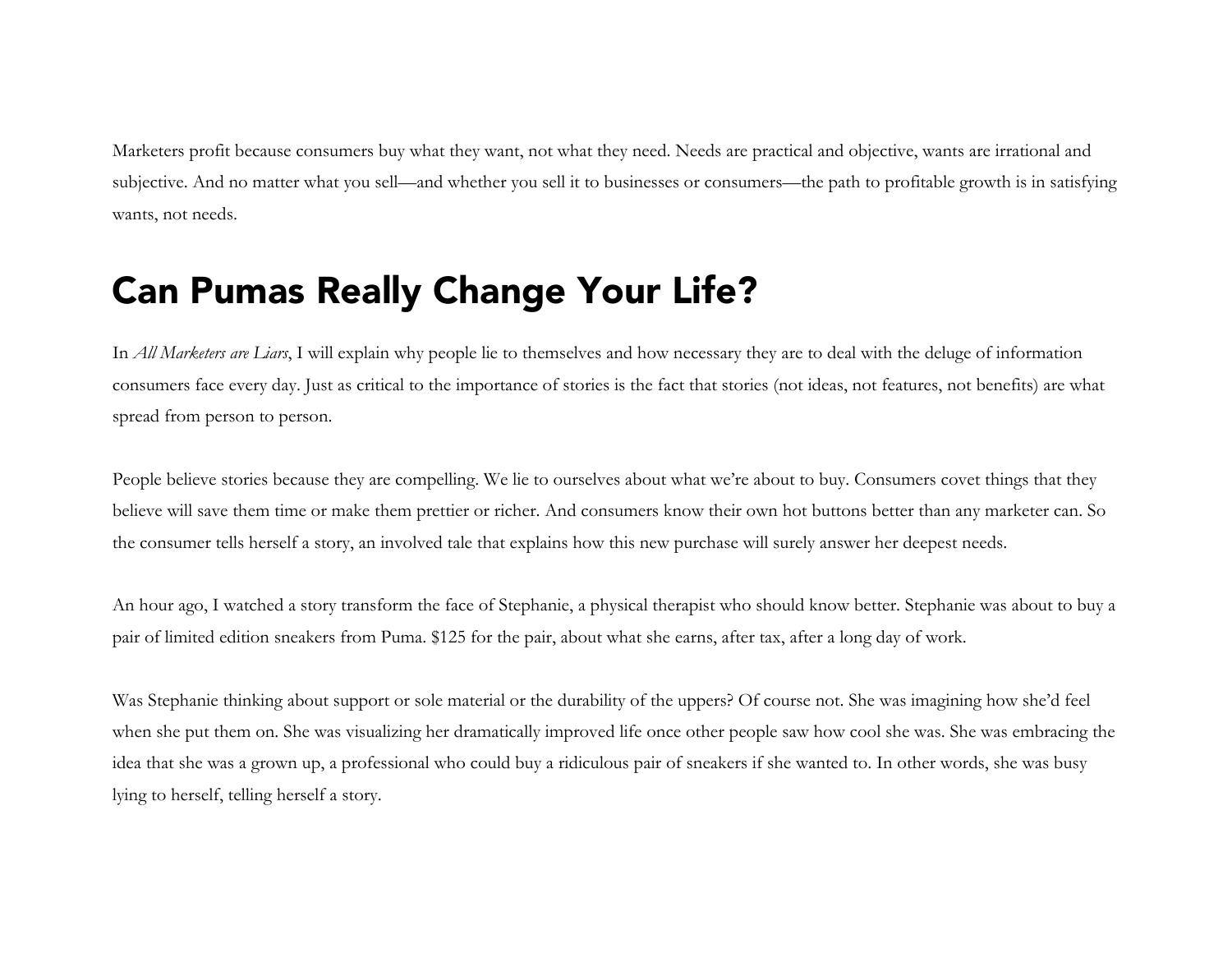The way Stephanie *felt* when she bought the Pumas *was* the product. Not the sneakers made for \$3 in China. She could have bought adequate footwear for a fraction of what the Pumas cost. What the marketers sold her was a story, a story that made her feel special.

Make no mistake—this was not an accident. Puma works hard to tell a story—they have built their entire business around the ability to tell this story.

# Telling a Great Story

Great stories succeed because they are able to capture the imagination of large or important audiences.

A great story is true. Not true because it's factual, but true because it's consistent and authentic. Consumers are too good at sniffing out inconsistencies for a marketer to get away with a story that's just slapped on. When the Longaberger Corporation built its headquarters to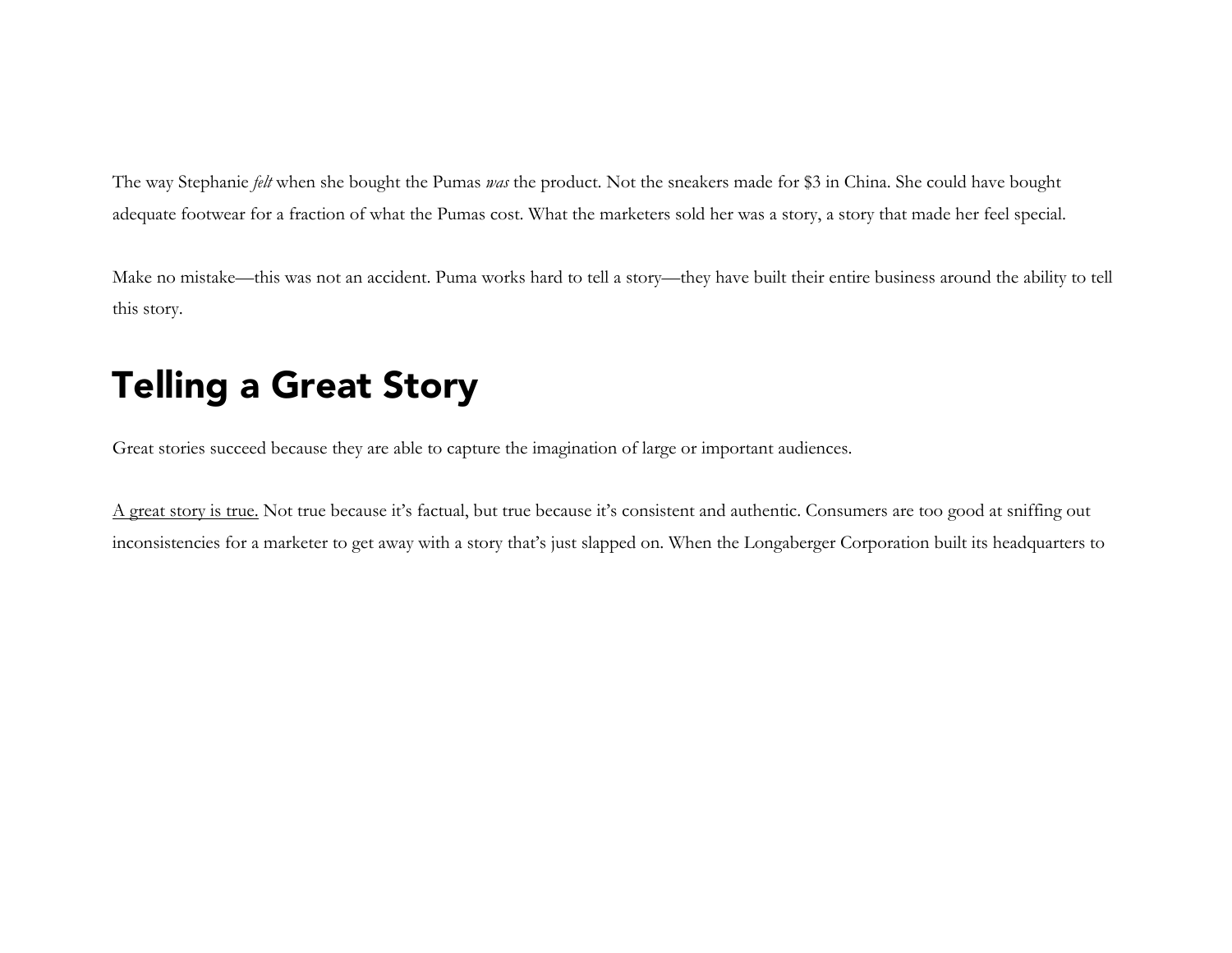look like a giant basket, they were living their obsession with the product… a key part of their story.



Great stories make a promise. They promise fun or money, safety or a shortcut. The promise is bold and audacious and not just very good—it's exceptional or it's not worth listening to. Phish offered its legions of fans a completely different concert experience. The promise of a transcendental evening of live music allowed the group to reach millions of listeners who easily ignored the pablum pouring out of their radios.

Great stories are trusted. Trust is the scarcest resource we've got left. No one trusts anyone. Consumers don't trust the beautiful women ordering vodka at the corner bar (they're getting paid by the liquor company). Consumers don't trust the spokespeople on commercials (who exactly is Rula Lenska?) and Consumers don't trust the companies that make pharmaceuticals (Vioxx, apparently, can kill you). As a result, no marketer succeeds in telling a story unless he has earned the credibility to tell that story.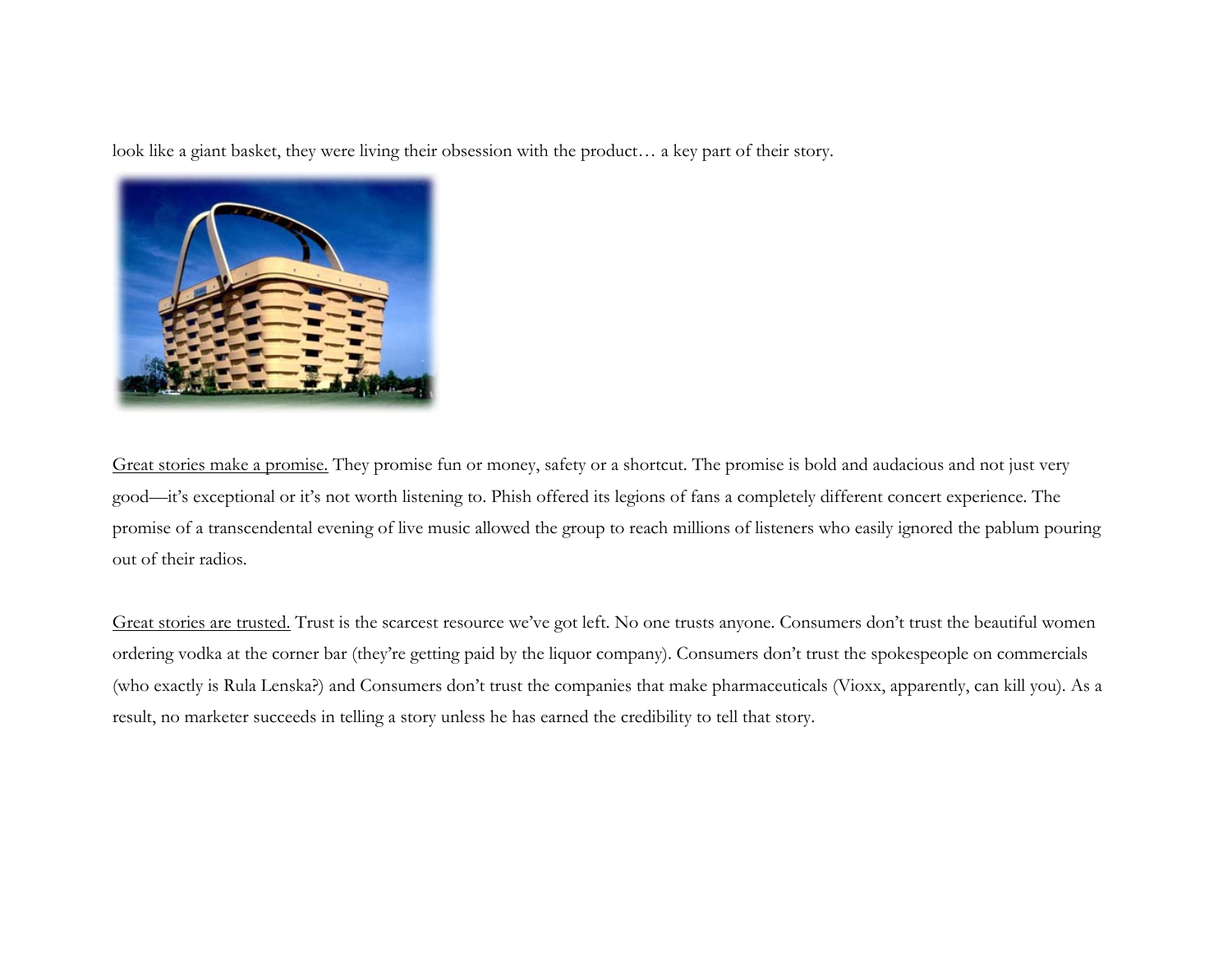Great stories are subtle. Surprisingly, the less a marketer spells out, the more powerful the story becomes. Talented marketers understand that the prospect is ultimately telling *himself* the lie, so allowing him (and the rest of the target audience) to draw his own conclusions is far more effective than just announcing the punchline.

Great stories happen fast. They engage the consumer the moment the story clicks into place. Great stories don't need eight page color brochures or a face-to-face meeting. Great stories match the voice the consumer's worldview was seeking, and they synch right up with her expectations. Either you were ready to listen to what a Prius delivered or you weren't.

Great stories don't appeal to logic, but they often appeal to our senses. Pheremones aren't a myth. People decide if they like someone after just a sniff. And the design of an Alessi teapot talks to consumers in a way that a fact sheet about boiling water never could.

Great stories are rarely aimed at everyone. Average people are good at ignoring you. Average people have too many different points of view about life, and average people are by and large satisfied. If you need to water down your story to appeal to everyone, it will appeal to no one. Runaway hits like the LiveStrong fundraising bracelets take off because they match the worldview of a tiny audience—and then that tiny audience spreads the story.

Great stories don't contradict themselves. If your restaurant is in the right location but has the wrong menu, you lose. If your art gallery carries the right artists but your staff are rejects from a used car lot, you lose. If your subdivision has lovely wooded grounds but ticky-tacky McMansions, you lose. Consumers are too clever, and they'll see through your artifice at once.